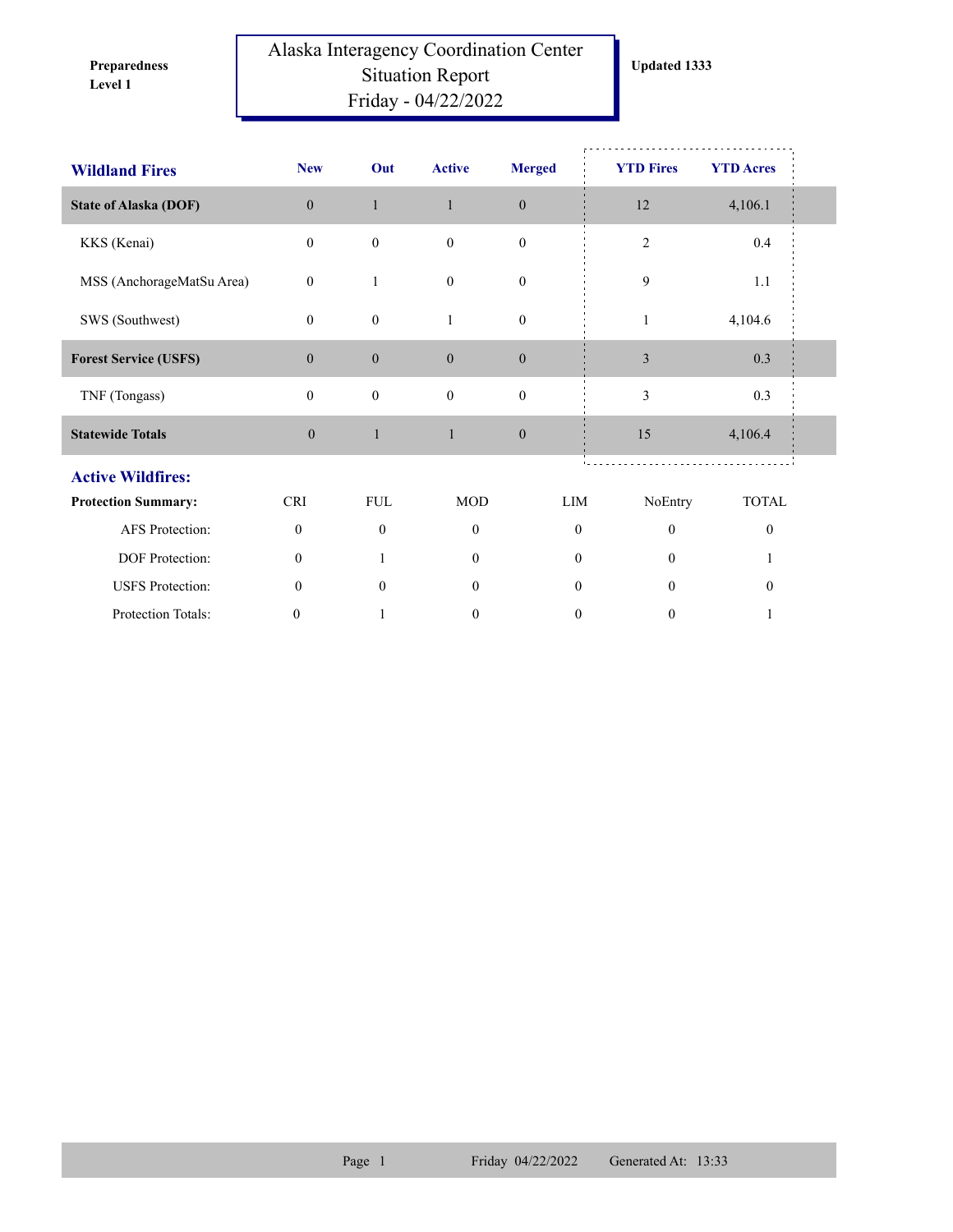## **Active Fires Status Summary**

|                         | Staffed           |                     | Unstaffed.      |                     |  |  |
|-------------------------|-------------------|---------------------|-----------------|---------------------|--|--|
|                         | Contained $(S/C)$ | Uncontained $(S/U)$ | Contained (U/C) | Uncontained $(U/U)$ |  |  |
| <b>AFS</b> Protection:  |                   |                     |                 |                     |  |  |
| <b>DOF</b> Protection:  |                   |                     |                 |                     |  |  |
| <b>USFS</b> Protection: |                   |                     |                 |                     |  |  |
| Status Totals:          |                   |                     |                 |                     |  |  |

| <b>Active Fires Acreage Summary</b> |                      |                |  |  |  |  |  |
|-------------------------------------|----------------------|----------------|--|--|--|--|--|
|                                     | Acres                | Acreage Change |  |  |  |  |  |
| Monitor                             | 4,104.6              | $-1,895.4$     |  |  |  |  |  |
| . Out                               | 0.1                  |                |  |  |  |  |  |
| 5 Prescribed                        | 16.2                 | 16.0           |  |  |  |  |  |
| 7 Fires                             | Total Acres: 4,120.9 |                |  |  |  |  |  |

## **Prescribed Fires**

|                                 | <b>YTD</b> Fires | <b>YTD</b> Acres | <b>New</b> | Active | Out Yesterday |
|---------------------------------|------------------|------------------|------------|--------|---------------|
| Military                        |                  | 0.1              |            |        |               |
| National Park Service           |                  | $1.0\,$          |            |        |               |
| State of Alaska                 |                  | 0.2              |            |        |               |
| U.S. Forest Service             |                  | 14.0             |            |        |               |
| <b>Fuels Management Totals:</b> |                  | 16.2             |            |        |               |

## **Cause Summary For All Fires (Includes Merged Fires But Not Prescribed Fires)**

|        | Human: 13         | 1.7 Acres     |
|--------|-------------------|---------------|
|        | Undetermined: $2$ | 4,104.7 Acres |
| Total: | 15                | 4,106.4 Acres |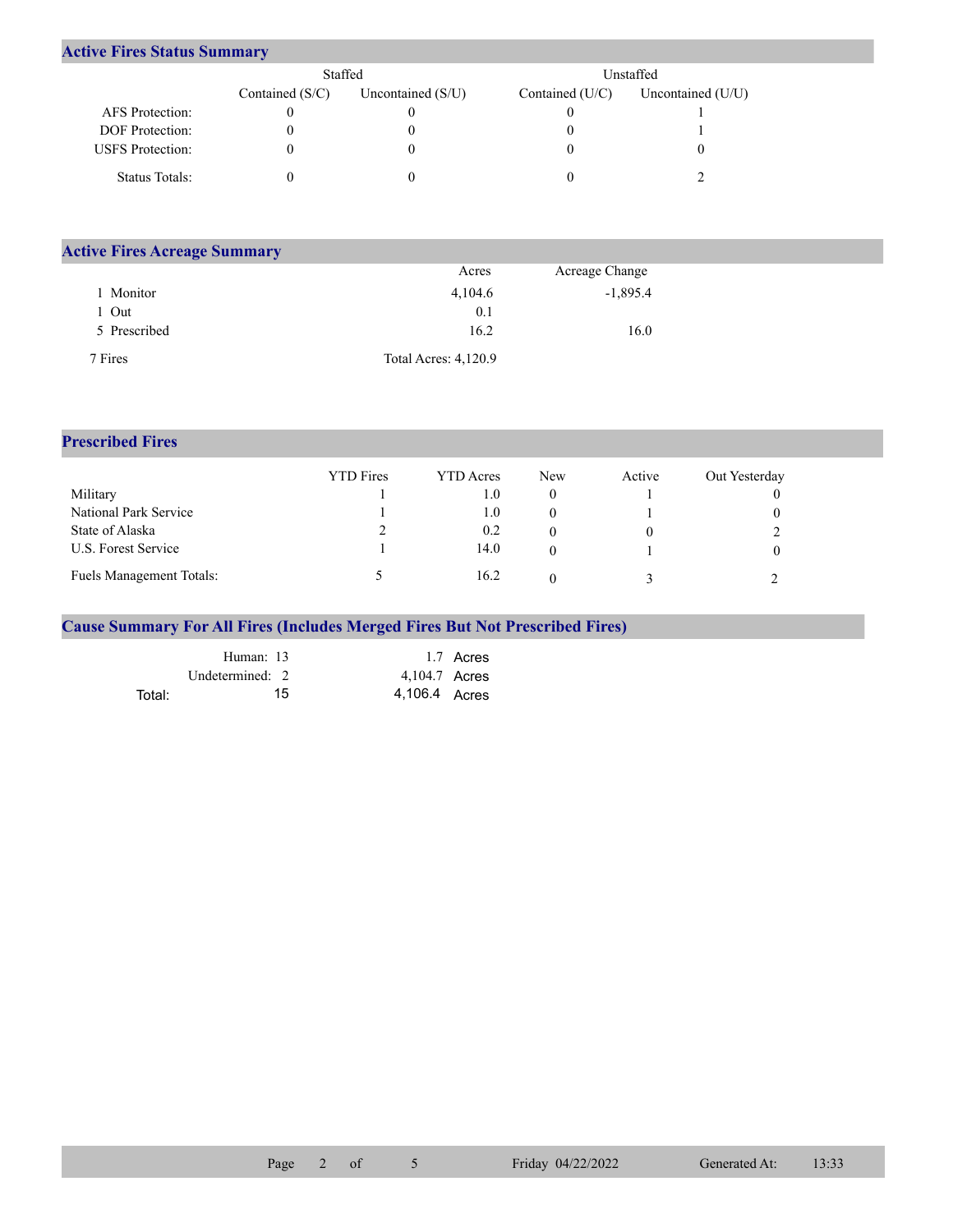| <b>Monitor</b><br>Count: 1 | Acres: 4,104.6 | Acreage Change: 1,015.6 |  |
|----------------------------|----------------|-------------------------|--|
|----------------------------|----------------|-------------------------|--|

**These fires are currently in monitor status. Monitoring schedules are based on defined timeframes, but are dependent on available resources, and weather conditions. When monitoring occurs, information will be updated.**

| Daily Report From: 04/21 |                     |             |                                            |                |              | 1,015.6 Acreage Change Since 04/18 |
|--------------------------|---------------------|-------------|--------------------------------------------|----------------|--------------|------------------------------------|
| PKS1                     | Lat: $60\,32.1500$  | Status: U/U |                                            | Acres: 4,104.6 | Option: Full |                                    |
| 204012                   | Lon: $160\,54.7500$ |             | Start Date: $04/16$                        |                | Area: SWS    |                                    |
| PNPKS1                   | Owner: USFWS        | Unit:       | AKYDR-Yukon Delta National Wildlife Refuge |                |              |                                    |
| 012                      | Name: Kwethluk      |             |                                            |                | Cause:       | Undetermined                       |

303GV flew the fire, it is holding on the northwest flank with no activity observed near Three Point Mountain. Allotments along the Kwethluk River are not at risk. The fire continues to back on the south flank up a shallow ridge and run to the west between two water features. The fire is expected to continue backing to the south and running between drainages as fuels allow, or until precipitation occurs over the fire area.

Latest perimeter acreage shown.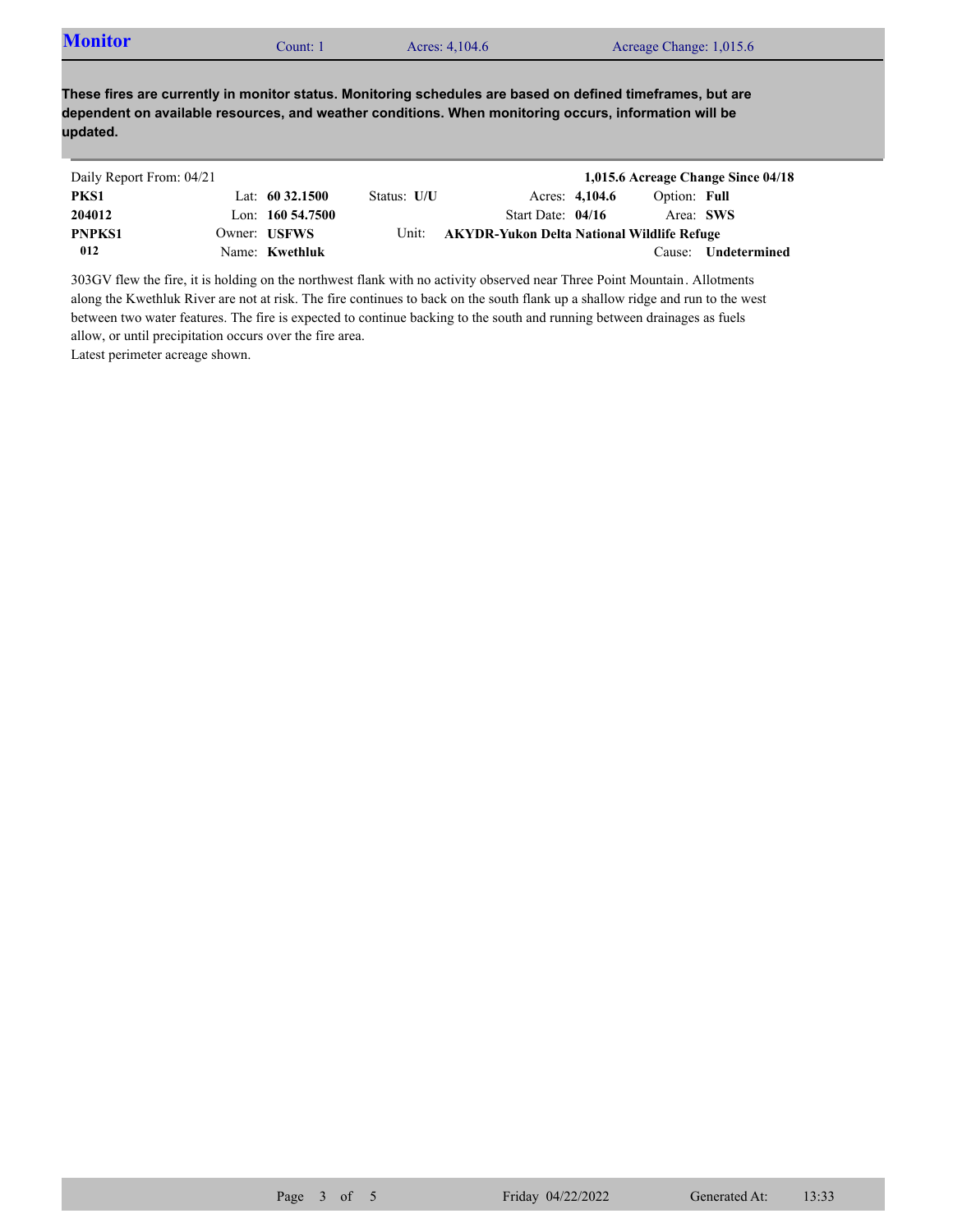| Out                      |              | Count: 1           |                   | Acres: $0.1$ |                                        |                          |                  |  |
|--------------------------|--------------|--------------------|-------------------|--------------|----------------------------------------|--------------------------|------------------|--|
| Daily Report From: 04/21 |              |                    |                   |              |                                        | $0.1$ Acreage On $04/21$ |                  |  |
|                          |              | Lat: $61\,30.7470$ | Status: Out 04/21 |              | Acres: $0.1$                           |                          | Option: Critical |  |
| 201017                   |              | Lon: $14900.4820$  |                   |              | Start Date: $04/20$                    | Area: MSS                |                  |  |
|                          | Owner: State |                    |                   |              | Unit: AKDNS-AK Dept. Natural Resources |                          |                  |  |
| 017                      |              | Name: Knik River   |                   |              |                                        |                          | Cause: Human     |  |

The the fire was declared out.